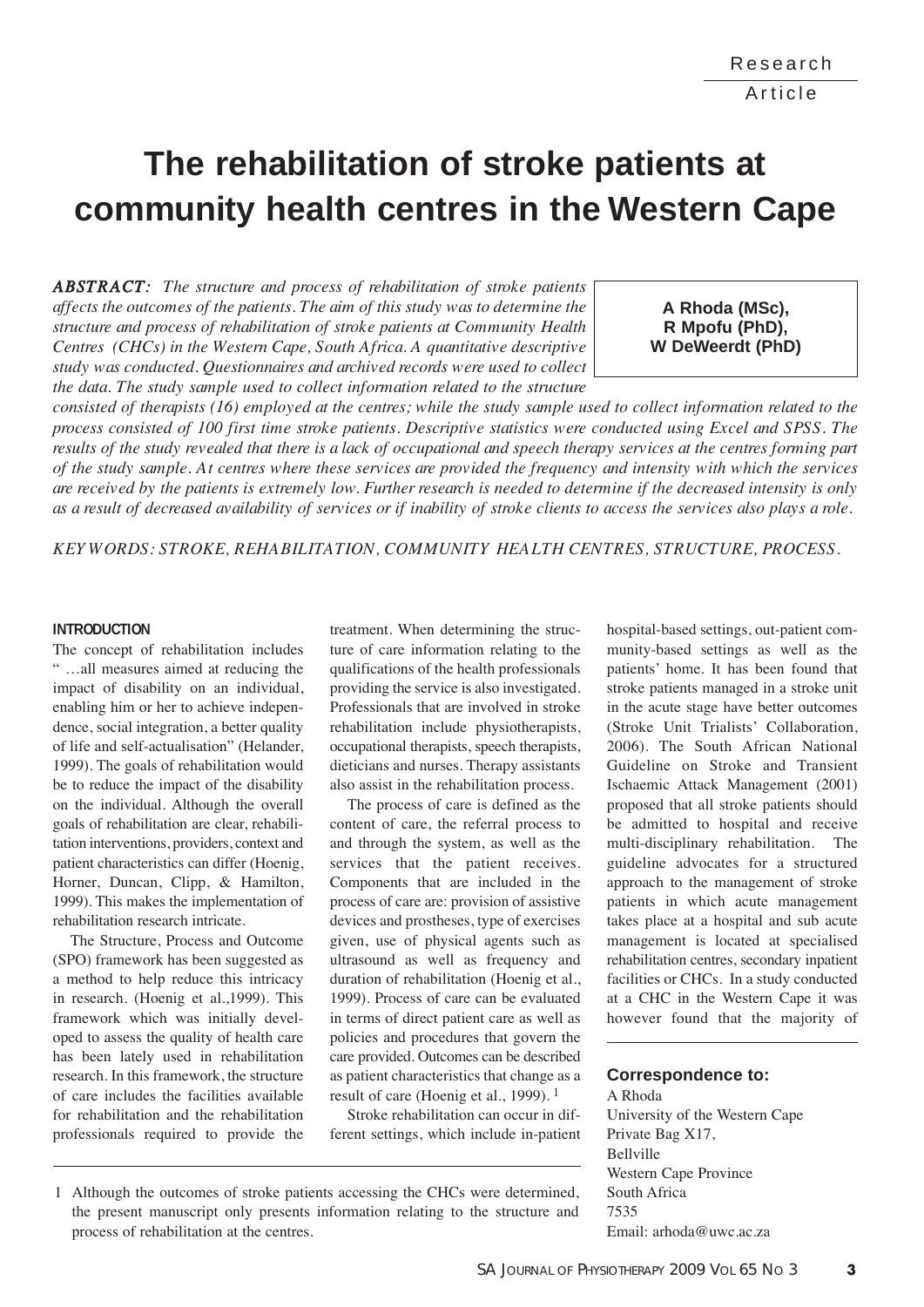stroke patients referred to the centre were still in the acute stage post-stroke (Rhoda and Hendry, 2006). Earlier studies conducted elsewhere in South Africa have also highlighted that stroke patients are discharged from in-patient facilities even though community rehabilitation services have been found to be inadequate for the management of acute and sub-acute patients (Fritz, 1995; Hale and Wallner, 1996). The reality of stroke rehabilitation in the South African context is therefore not consist with international trends or with local policy guidelines on [stroke] rehabilitation. Community Health Centres which have been designated as low intensity rehabilitation facilities (Provincial Government of The Western Cape, 2007) often have to manage stroke patients who are in the acute stage (Rhoda, 2002). It becomes important to examine rehabilitation services at CHCs in the Western Cape more closely in order to obtain a South African perspective regarding stroke rehabilitation.

In order to do this, the present study therefore aimed to determine the Structure and Process of the rehabilitation of stroke patients at CHCs in the Western Cape, South Africa. When examining the structure of care, the present study attempted to describe the facilities available for rehabilitation and the rehabilitation professionals required to provide treatment. The type, content and intensity of rehabilitative therapy comprised the process of care. The therapists employed at the centres during the time of data collection are presented in **table 1**.

From table 1 it becomes evident that three districts did not have occupational therapists deployed and therefore did not offer occupational therapy services. It also illustrates that the occupational therapists and physiotherapists are providing services to more than one centre in the same district.

#### **METHODS**

## **Research Setting**

The study was conducted at all 39 CHCs which forms part of the Cape Town Metro District. The research setting was limited to these CHCs as the Comprehensive Service Plan for the provision of services in the Western Cape has

package similar services for all the CHCs in this district (Provincial Government of The Western Cape, 2007). Patients accessing these centres should therefore receive equitable services. The CHCs in this district are located in urban and peri-urban geographical areas. The majority of people residing in these areas are classified as being part of the low to middle income groups (Stats SA, 2006).

## **Study Design**

A cross sectional survey of all the therapists employed at the CHCs was conducted to collect data relating to the structure of rehabilitation. Process data relating to the services received was collected using a longitudinal design, while a cross sectional design was used to collect data relating to the number of therapy sessions received and the intensity of physiotherapy.

## **Participants**

The population from which the information relating to the structure of rehabilitation was collected consisted of all therapists deployed at CHCs providing stroke rehabilitation in the Cape Metro District of the Western Cape. At the time of data collection a total of 6 occupational therapists and 16 physiotherapists provided services at 20 of the 39 CHCs comprising the research setting. The sample used to collect the process data consisted of 100 first ever

stroke patients consecutively admitted to the 20 CHCs between 1st June 2005 and 31st November 2007.

#### **Instrumentation**

The researcher developed a questionnaire based on a taxonomy conceptualized by (Hoening, Sloane, Horner, Zolkewitz, Duncan & Hamilton, 2000), to assess structure and process of rehabilitation. The questionnaire requested information relating to the services and equipment available at the centres, as well as the occurrence of team meetings to discuss the management of patients. Three reviewers with extensive experience in the field of neurological rehabilitation provided feedback about the content validity of the questionnaire. The basis for their collective expertise included, but was not limited to, clinical practice, research and publication, teaching, as well as community-based intervention in neurological rehabilitation. After the necessary editorial changes the reviewers concurred that the questionnaire was valid in terms of its content. In addition, the questionnaire was sent to five therapists who did not form part of the sampling frame for completion. They verified the administration, logical flow, clarity of items and face validity of the instrument. Their feedback was that the questionnaire dealt with the proposed aims and objectives of the survey and was easy to complete as a self-report measure.

**Table.1 Distribution of therapy services per district.**

|                                                          | Northern | Southern       | Western        | Tygerberg      | Khayelitsha    | Plain<br>Mitchell's | Klipfontein | Eastern        | Total |
|----------------------------------------------------------|----------|----------------|----------------|----------------|----------------|---------------------|-------------|----------------|-------|
| No of CHCs                                               | 4        | 5              | 5              | $\overline{7}$ | 4              | 4                   | 5           | 5              | 39    |
| No of occupational<br>therapists                         | 1        | 1              | 0              | 2              | 0              | 0                   | 1           | 1              | 6     |
| No of physiotherapists                                   | 1        | $\overline{2}$ | 2              | $\overline{2}$ | $\overline{2}$ | $\mathbf 1$         | 4           | $\overline{2}$ | 16    |
| No of centres with<br>physiotherapist services           | 1        | 3              | $\overline{2}$ | 3              | 3              | 1                   | 4           | 3              | 20    |
| No of centres with<br>occupational therapist<br>services | 4        | 3              | $\Omega$       | 4              | 0              | 0                   | 3           | 2              | 16    |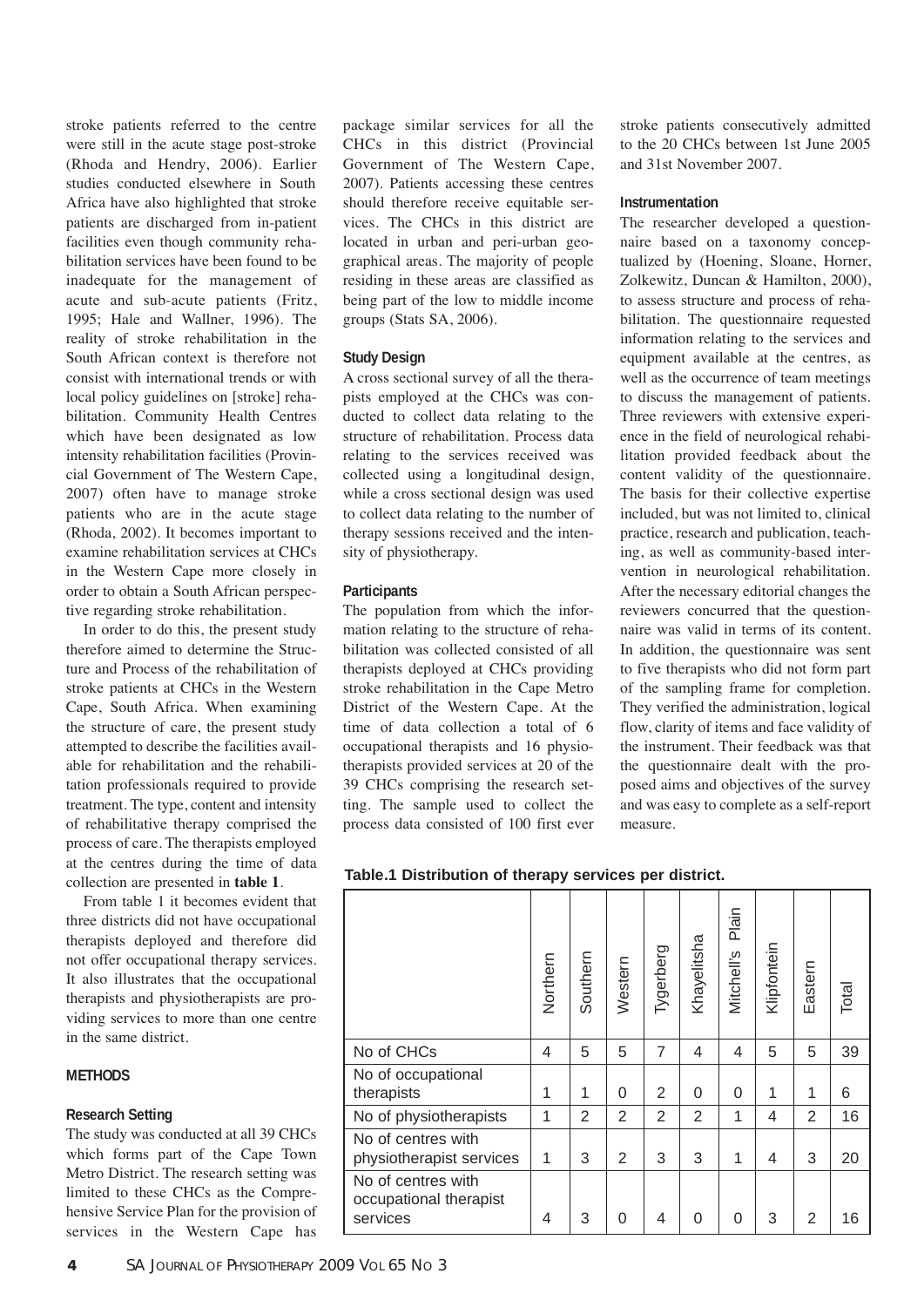To collect information relating to the process of rehabilitation in this sample a structured interview questionnaire and archived records were used. This questionnaire was developed by Putman  $(2006)$  for use in a study which investigated stroke rehabilitation across Europe known as the CERISE study (Putman, 2006). This questionnaire was named the "use of care" questionnaire in both the resent study and the CERISE Study and was completed at 2 and 6 months post stroke was used to collect information relating to the services received by the participants. Patient registers and therapists' records were used to extract data relating to the intensity and duration of therapy. This included; the date of admission to the centre, date of discharge or last date seen and the number of physiotherapy, occupational therapy and speech therapy sessions as well as the duration of physiotherapy treatment sessions.

#### **Procedure**

The questionnaires  $(n = 22)$  were hand delivered or posted to the therapists at the different centres together with a consent form and information sheet, as well as a self-addressed stamped envelop for the return of the questionnaire. The researcher followed-up non-respondents telephonically after three weeks to encourage participation and to increase the overall response rate to the survey. A researcher assistant called the centres thrice a week in order to ensure that stroke patients meeting the inclusion were recruited consecutively into the study. To complete the use of care questionnaire the researcher visited the patients at their homes when they were 2 and 6 months post stroke. To collect data relating to the frequency of physiotherapy, occupational and speech therapy and the number of hours of physiotherapy, the researcher made an appointment with the therapists and viewed the participants' records and the therapists' documents at a time that was convenient for the therapists. In cases where the admission and discharge dates for physio therapy and occupational therapy differed, the earliest date of admission and latest date of discharge was recorded. This information was collected after the 6 month post stroke assessment period.

**Table 2: Services and equipment available at the 20 CHCs in the Cape Metro District of the Western Cape offering rehabilitation services.**

| <b>Service providers</b><br>Physiotherapist<br>20<br>Medical officer<br>20<br><b>Nurse</b><br>20<br>*Orthopaedic nurse<br>20<br>Physiotherapy assistant<br>$\mathbf{1}$<br>Occupational therapist<br>10<br>5<br>Occupational therapy assistant<br><b>Rehabilitation worker</b><br>$\overline{1}$<br>Home-based carer<br>14<br>Students (physiotherapy<br>10<br>(occupational therapy, speech therapy)<br>Speech therapist<br>$\overline{2}$<br>Psychologist<br>8<br>Dietician<br>16<br>Social worker<br>15<br>Other:<br>(Health promoter and nutritional advisor)<br>10<br><b>Equipment</b><br>Hot packs<br>20<br>Bobath couch<br>19<br>Assistive devices<br>19<br>19<br>Ultrasound<br>Wheelchairs<br>19<br>17<br>Ice<br>Weights<br>17<br>Gymballs<br>16<br>Therapy mats<br>16<br>Parallel bars<br>15<br><b>Mirrors</b><br>15<br>Interferential therapy<br>13<br><b>Stairs</b><br>9<br><b>Tens</b><br>9<br>Suspension therapy<br>8<br>Wall bars<br>6<br>Nebuliser<br>6<br>Suction machine<br>5<br>5<br>Short Wave diathermy<br>Wax<br>4<br>Orthoses<br>3<br>$\overline{2}$<br>Functional electrical stimulation | Variable | <b>Centres with</b><br>services and equipment<br><b>Number</b> |
|-----------------------------------------------------------------------------------------------------------------------------------------------------------------------------------------------------------------------------------------------------------------------------------------------------------------------------------------------------------------------------------------------------------------------------------------------------------------------------------------------------------------------------------------------------------------------------------------------------------------------------------------------------------------------------------------------------------------------------------------------------------------------------------------------------------------------------------------------------------------------------------------------------------------------------------------------------------------------------------------------------------------------------------------------------------------------------------------------------------------|----------|----------------------------------------------------------------|
|                                                                                                                                                                                                                                                                                                                                                                                                                                                                                                                                                                                                                                                                                                                                                                                                                                                                                                                                                                                                                                                                                                                 |          |                                                                |
|                                                                                                                                                                                                                                                                                                                                                                                                                                                                                                                                                                                                                                                                                                                                                                                                                                                                                                                                                                                                                                                                                                                 |          |                                                                |
|                                                                                                                                                                                                                                                                                                                                                                                                                                                                                                                                                                                                                                                                                                                                                                                                                                                                                                                                                                                                                                                                                                                 |          |                                                                |
|                                                                                                                                                                                                                                                                                                                                                                                                                                                                                                                                                                                                                                                                                                                                                                                                                                                                                                                                                                                                                                                                                                                 |          |                                                                |
|                                                                                                                                                                                                                                                                                                                                                                                                                                                                                                                                                                                                                                                                                                                                                                                                                                                                                                                                                                                                                                                                                                                 |          |                                                                |
|                                                                                                                                                                                                                                                                                                                                                                                                                                                                                                                                                                                                                                                                                                                                                                                                                                                                                                                                                                                                                                                                                                                 |          |                                                                |
|                                                                                                                                                                                                                                                                                                                                                                                                                                                                                                                                                                                                                                                                                                                                                                                                                                                                                                                                                                                                                                                                                                                 |          |                                                                |
|                                                                                                                                                                                                                                                                                                                                                                                                                                                                                                                                                                                                                                                                                                                                                                                                                                                                                                                                                                                                                                                                                                                 |          |                                                                |
|                                                                                                                                                                                                                                                                                                                                                                                                                                                                                                                                                                                                                                                                                                                                                                                                                                                                                                                                                                                                                                                                                                                 |          |                                                                |
|                                                                                                                                                                                                                                                                                                                                                                                                                                                                                                                                                                                                                                                                                                                                                                                                                                                                                                                                                                                                                                                                                                                 |          |                                                                |
|                                                                                                                                                                                                                                                                                                                                                                                                                                                                                                                                                                                                                                                                                                                                                                                                                                                                                                                                                                                                                                                                                                                 |          |                                                                |
|                                                                                                                                                                                                                                                                                                                                                                                                                                                                                                                                                                                                                                                                                                                                                                                                                                                                                                                                                                                                                                                                                                                 |          |                                                                |
|                                                                                                                                                                                                                                                                                                                                                                                                                                                                                                                                                                                                                                                                                                                                                                                                                                                                                                                                                                                                                                                                                                                 |          |                                                                |
|                                                                                                                                                                                                                                                                                                                                                                                                                                                                                                                                                                                                                                                                                                                                                                                                                                                                                                                                                                                                                                                                                                                 |          |                                                                |
|                                                                                                                                                                                                                                                                                                                                                                                                                                                                                                                                                                                                                                                                                                                                                                                                                                                                                                                                                                                                                                                                                                                 |          |                                                                |
|                                                                                                                                                                                                                                                                                                                                                                                                                                                                                                                                                                                                                                                                                                                                                                                                                                                                                                                                                                                                                                                                                                                 |          |                                                                |
|                                                                                                                                                                                                                                                                                                                                                                                                                                                                                                                                                                                                                                                                                                                                                                                                                                                                                                                                                                                                                                                                                                                 |          |                                                                |
|                                                                                                                                                                                                                                                                                                                                                                                                                                                                                                                                                                                                                                                                                                                                                                                                                                                                                                                                                                                                                                                                                                                 |          |                                                                |
|                                                                                                                                                                                                                                                                                                                                                                                                                                                                                                                                                                                                                                                                                                                                                                                                                                                                                                                                                                                                                                                                                                                 |          |                                                                |
|                                                                                                                                                                                                                                                                                                                                                                                                                                                                                                                                                                                                                                                                                                                                                                                                                                                                                                                                                                                                                                                                                                                 |          |                                                                |
|                                                                                                                                                                                                                                                                                                                                                                                                                                                                                                                                                                                                                                                                                                                                                                                                                                                                                                                                                                                                                                                                                                                 |          |                                                                |
|                                                                                                                                                                                                                                                                                                                                                                                                                                                                                                                                                                                                                                                                                                                                                                                                                                                                                                                                                                                                                                                                                                                 |          |                                                                |
|                                                                                                                                                                                                                                                                                                                                                                                                                                                                                                                                                                                                                                                                                                                                                                                                                                                                                                                                                                                                                                                                                                                 |          |                                                                |
|                                                                                                                                                                                                                                                                                                                                                                                                                                                                                                                                                                                                                                                                                                                                                                                                                                                                                                                                                                                                                                                                                                                 |          |                                                                |
|                                                                                                                                                                                                                                                                                                                                                                                                                                                                                                                                                                                                                                                                                                                                                                                                                                                                                                                                                                                                                                                                                                                 |          |                                                                |
|                                                                                                                                                                                                                                                                                                                                                                                                                                                                                                                                                                                                                                                                                                                                                                                                                                                                                                                                                                                                                                                                                                                 |          |                                                                |
|                                                                                                                                                                                                                                                                                                                                                                                                                                                                                                                                                                                                                                                                                                                                                                                                                                                                                                                                                                                                                                                                                                                 |          |                                                                |
|                                                                                                                                                                                                                                                                                                                                                                                                                                                                                                                                                                                                                                                                                                                                                                                                                                                                                                                                                                                                                                                                                                                 |          |                                                                |
|                                                                                                                                                                                                                                                                                                                                                                                                                                                                                                                                                                                                                                                                                                                                                                                                                                                                                                                                                                                                                                                                                                                 |          |                                                                |
|                                                                                                                                                                                                                                                                                                                                                                                                                                                                                                                                                                                                                                                                                                                                                                                                                                                                                                                                                                                                                                                                                                                 |          |                                                                |
|                                                                                                                                                                                                                                                                                                                                                                                                                                                                                                                                                                                                                                                                                                                                                                                                                                                                                                                                                                                                                                                                                                                 |          |                                                                |
|                                                                                                                                                                                                                                                                                                                                                                                                                                                                                                                                                                                                                                                                                                                                                                                                                                                                                                                                                                                                                                                                                                                 |          |                                                                |
|                                                                                                                                                                                                                                                                                                                                                                                                                                                                                                                                                                                                                                                                                                                                                                                                                                                                                                                                                                                                                                                                                                                 |          |                                                                |
|                                                                                                                                                                                                                                                                                                                                                                                                                                                                                                                                                                                                                                                                                                                                                                                                                                                                                                                                                                                                                                                                                                                 |          |                                                                |
|                                                                                                                                                                                                                                                                                                                                                                                                                                                                                                                                                                                                                                                                                                                                                                                                                                                                                                                                                                                                                                                                                                                 |          |                                                                |
|                                                                                                                                                                                                                                                                                                                                                                                                                                                                                                                                                                                                                                                                                                                                                                                                                                                                                                                                                                                                                                                                                                                 |          |                                                                |
|                                                                                                                                                                                                                                                                                                                                                                                                                                                                                                                                                                                                                                                                                                                                                                                                                                                                                                                                                                                                                                                                                                                 |          |                                                                |
|                                                                                                                                                                                                                                                                                                                                                                                                                                                                                                                                                                                                                                                                                                                                                                                                                                                                                                                                                                                                                                                                                                                 |          |                                                                |
|                                                                                                                                                                                                                                                                                                                                                                                                                                                                                                                                                                                                                                                                                                                                                                                                                                                                                                                                                                                                                                                                                                                 |          |                                                                |
|                                                                                                                                                                                                                                                                                                                                                                                                                                                                                                                                                                                                                                                                                                                                                                                                                                                                                                                                                                                                                                                                                                                 | Others   | 1                                                              |

 $*$  = Orthopaedic nurse = nurses who have been trained to follow-up persons with disabilities needs, e.g. wheelchair repairs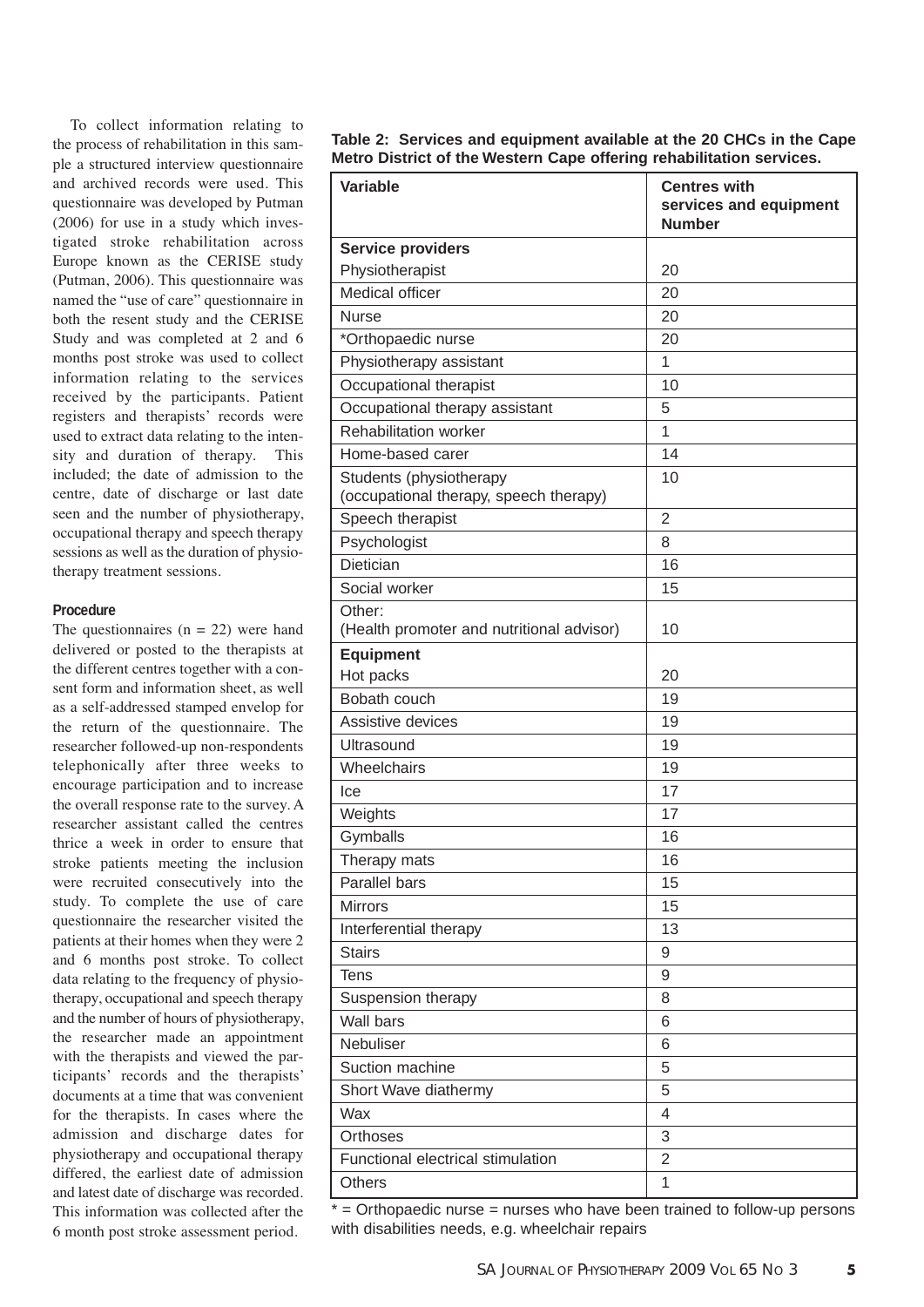#### **Data analysis**

The data was captured and analysed using Microsoft Excel and SPSS version 15. Data relating to the structure and process of rehabilitation was summarised using descriptive statistics and presented as frequencies and percentages.

## **Ethical Considerations**

Ethical approval to conduct the study was granted by the University of the Western Cape. Permission to conduct the study was also requested from the medical superintendent of the Community Health Services Organisation. Written informed consent was obtained from all participants or their families where the participants could not provide consent due to communication problems or cognitive limitation. The patients were assured of confidentiality and anonymity as no participant names were recorded during the capturing and analysis of the data. The participants were also ensured of their right to withdraw from the study at any stage.

#### **RESULTS**

The results that will be presented include the availability of staff and equipment at the CHCs, the services received by the participants, the number of therapy sessions and the intensity of physiotherapy provided. Twenty therapists provided data relating to the structure of rehabilitation. Data relating to the process of care was collected from 100 stroke patients. Twelve patients dropped out of the study between baseline and 2 months therefore only 88 patients completed questionnaires at this assessment period. A further 12 dropped out between 2 and 6 month assessment periods. Therefore data collected at the 6 months assessment period was only collected from 76 patients.

## *Availability of Staff and Equipment at the CHCs*

The number and percentage of staff and equipment available at the centres providing rehabilitation services as reported by the therapist when completing the questionnaires are presented in **Table 2**.

All the centres had physiotherapy services either on a part-time or fulltime basis (n=20), medical services (n=20) and orthopaedic nursing services (n=20) available. With regards to auxiliary rehabilitation services more occupational therapy  $(n=10)$  than physiotherapy assistants (n=1) were employed at this level with only one of the centres having the services of staff formally employed as rehabilitation workers. Fourteen centres offered home-based care.

The majority of the centres (19) had a Bobath plinth and assistive devices which included walking aids such as walking sticks, crutches and quadrupods. Gymballs, therapy mats, parallel bars and mirrors were not available in respectively 4 and 5 percent of the centres. Only two  $(9.1\%)$  of the therapists indicated having team meetings to discuss the rehabilitation of stroke patients.

*Services received by the participants* **Table 3** presents the information the participants provided regarding the services they received.

The table 3 shows that the majority of the participants were treated by physiotherapists at both the 2 and 6 month assessment periods. Twenty percent more participants were receiving medical services and seven percent more social work services in the four months prior to the six months follow-up than during the first two months post stroke onset.

#### *Number of therapy treatment sessions*

**Table 4** summarises the number and percentage of physiotherapy, occupational therapy and speech therapy sessions speech, the participants received.

Table 4 illustrates that more than two thirds of the participants received between 1 and 5 physiotherapy, occupational therapy and speech therapy sessions. Sixty eight percent of the participants

|                       |  |  | Table 3: Services received by the participants as reported at 2 and |  |  |  |
|-----------------------|--|--|---------------------------------------------------------------------|--|--|--|
| 6 months post stroke. |  |  |                                                                     |  |  |  |

| <b>Services Received</b>     | <b>Number (%) of Participants</b> |                       |  |
|------------------------------|-----------------------------------|-----------------------|--|
|                              | 2 month<br>$n=88$ (%)             | 6 month<br>$n=76$ (%) |  |
|                              |                                   |                       |  |
| Physiotherapy                | 87(98.8)                          | 44(57.9)              |  |
| Medical care                 | 55(62.5)                          | 63(82.9)              |  |
| Occupational therapy         | 22(25.0)                          | 16(21.1)              |  |
| Speech therapy               | 8(9.1)                            | 6(7.9)                |  |
| Home-based care              | 4(4.5)                            | 1(1.3)                |  |
| Nursing care                 | 4(4.5)                            | 3(3.9)                |  |
| Other                        | 3(3.4)                            | 6(7.9)                |  |
| Social worker                | 2(2.3)                            | 7(9.2)                |  |
| Intervention by dietician    | 2(2.3)                            | 2(2.6)                |  |
| <b>Rehabilitation worker</b> | 1(1.1)                            | 1(1.3)                |  |
| Specialist services          | 1(1.1)                            | 2(2.6)                |  |

|                             | Table 4: Number of physiotherapy, occupational therapy and speech   |  |  |
|-----------------------------|---------------------------------------------------------------------|--|--|
|                             | therapy sessions the participants received between baseline and six |  |  |
| months post stroke (N=100). |                                                                     |  |  |

| <b>Number of therapy</b><br>sessions | Number (%) of participants |                |                           |  |  |
|--------------------------------------|----------------------------|----------------|---------------------------|--|--|
| -0                                   | PT<br>3(3.0)               | ОT<br>65(65.0) | <b>Speech</b><br>92(92.0) |  |  |
| $\sqrt{1-5}$                         | 68(68.0)                   | 22(22.0)       | 8(8.0)                    |  |  |
| $6 - 10$                             | 15(15.0)                   | 5(5.0)         | 0(0)                      |  |  |
| 11-15                                | 6(6.0)                     | 4(4.0)         | 0(0)                      |  |  |
| 16-36                                | 8(8.0)                     | 4(4.0)         | 0(0)                      |  |  |

Key: PT=Physiotherapy, OT=Occupational Therapy, Speech=Speech Therapy.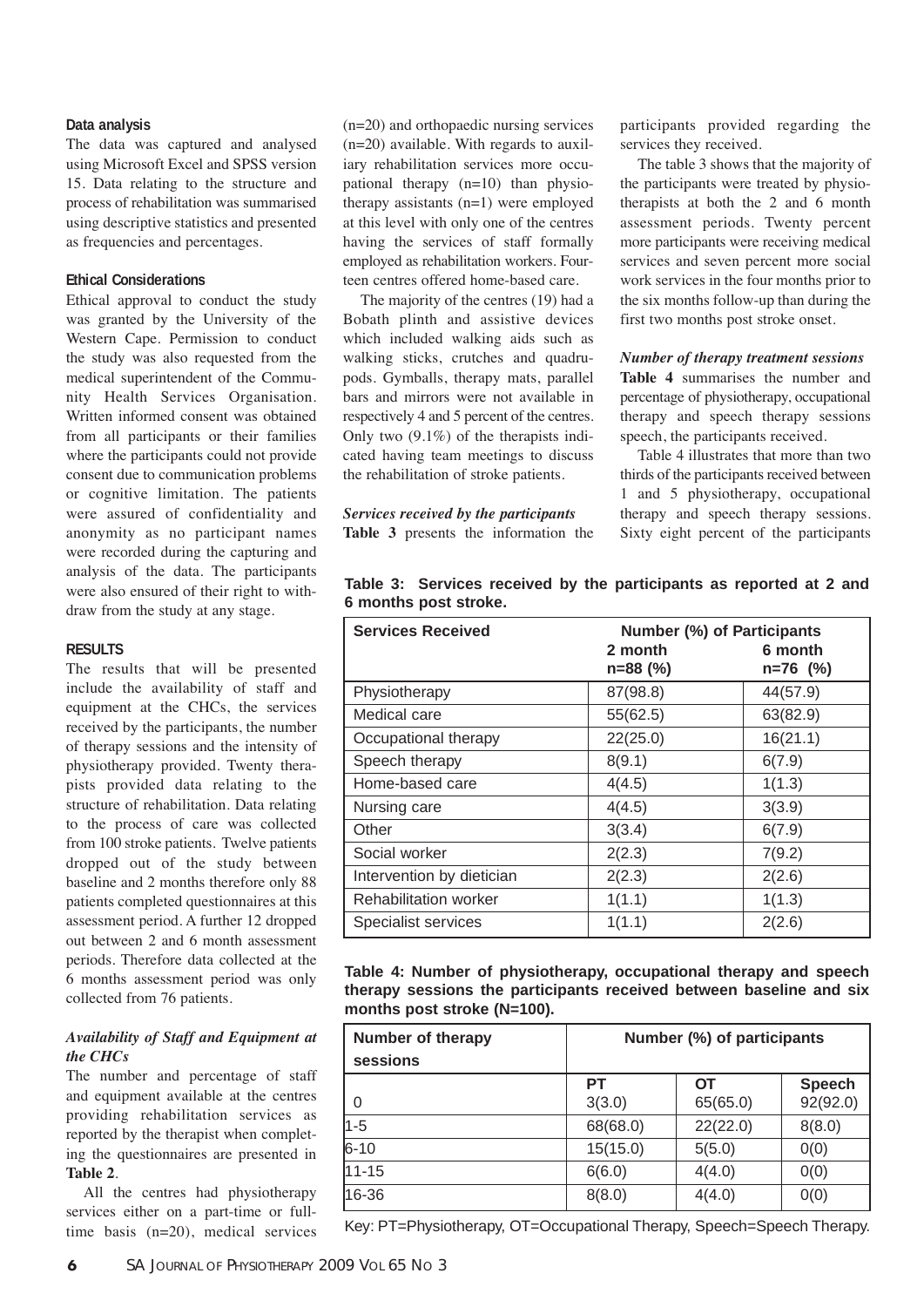received between 1 and 5 physiotherapy sessions, while 22% percent of the participants received between one and five occupational therapy sessions. Only 8% of the patients received speech therapy.

#### *Intensity of Physiotherapy treatment*

Only data relating to the intensity of physiotherapy was available in the records. The intensity of physiotherapy is expressed as the total treatment time the patients received. Physiotherapists record the treatment session in units of 5 minutes. The total treatment time received by each participant was calculated by adding the number of units and multiplying by 5. This total was then converted to hours. The total treatment time received by the participants is presented in **table 5**.

The median (Q1-Q3) number of hours was 1.83 (0.83- 3.9) hours. Almost half of the participants (49%) received between 1 and 4 hours of physiotherapy.

## **DISCUSSION**

# **Staff and services available for rehabilitation**

The aim of the present study was to determine the structure and process of rehabilitation at Community Health Centres in the Western Cape. When considering all the CHCs in the district the results revealed that there is a lack of therapy staff employed at CHCs in the Metropole Region of the Western Cape Province. Of the 39 CHCs situated in various districts only 20 offered rehabilitation services. Although all centres offering rehabilitation provide physiotherapy only half offered occupational therapy services and only 2 offered speech therapy services which were

to what is recommended by various policy documents. The National Rehabilitation policy of South Africa advocates that rehabilitation services provided should be "…equitable, affordable and accessible to all…" (Department of Health, 2000, p:8). South Africa has also adopted the Primary Health Care approach to provide healthcare services to its population. In this approach healthcare services that should be provided include preventative, promotive, curative as well as rehabilitative services. The lack of rehabilitation services meant that a large percentage of the population residing in this geographical area did not have access to rehabilitation services at a primary level of care which should be inclusive of a primary health care approach. It also meant that clients have to travel long distances to receive rehabilitation. The lack of services is also a challenge to therapists who need to refer patients from other levels of care e.g. tertiary and secondary level. Patients can receive intensive in-patient rehabilitation and not be followed-up in the community which might facilitate their re-integration into their homes and communities. Therapists working at CHCs often conduct home visits to determine the re-integration of patients into their homes. The consistent report from staff surveyed was that even though rehabilitation services were available, the services at CHCs are not optimally coordinated. Only 2 of the therapists in the present study reported that they had regular meetings to discuss the progress of stroke patients. It is important to note that there is empirical evidence suggesting that it is the coordination of services, such as physiotherapy, occupational

provided by students. The limited availability of therapy services is in contrast

**Table 5: Physiotherapy treatment time (N=100).**

| Time (hours) | <b>Number of participants</b> | Percentage |
|--------------|-------------------------------|------------|
| 0            | 3                             | 3.0        |
| $<$ 1        | 24                            | 24.0       |
| $1 - 2$      | 25                            | 25.0       |
| $>2-4$       | 24                            | 24.0       |
| $>4-7$       | 10                            | 10.0       |
| $>7-10$      | 8                             | 8.0        |
| $>10$        | 6                             | 6.0        |

therapy, speech therapy, nursing and medical services, that results in improved outcome, and not only the availability of services (Langhorne & Pollock, 2002). Similarly, Young and Forster (2007) reported that coordinated stroke care is beneficial for stroke patients irrespective of the level of severity, age or gender of the patients. One of the challenges to optimally coordinate services is that stroke is but one of the many conditions treated by the health professionals at the CHCs. Thus it becomes evident that the therapeutic value of rehabilitation is curtailed by the lack of optimal coordination at CHCs in the Western Cape.

Information related to the structure of rehabilitation gathered during the survey of therapists employed at the CHCs revealed that even though the majority of the centres (75%) had equipment needed for the rehabilitation of stroke patients the equipment was not equally available at all the centres. This however would not impact negatively on the rehabilitation of stroke patients, as no evidence is available indicating that the use of specific equipment would result in better outcomes of stroke patients.

# *Availability and Intensity of Services Received*

The results of the study revealed that a wide range of services which include medical services, social work, dietician, physiotherapy, and occupational therapy are available to stroke patients at certain CHCs. This is disconcerting as not many of the patients reported receiving the above mentioned services. The majority of the participants consulted a medical officer. Similar to what is found in the literature, physiotherapy was the therapeutic service most frequently received by the participants (Jiménez et al., 2000; Whitelaw et al., 1993). At the 6 month follow-up assessment period, physiotherapy, followed by occupational therapy, and then speech therapy were the rehabilitation services most frequently received by the participants. These results are similar to those found in a follow-up study conducted in Cape Town by De Villiers et al., (2006) where more of the participants (27%) received physiotherapy than occupational therapy (5%) after being discharged from hospital.